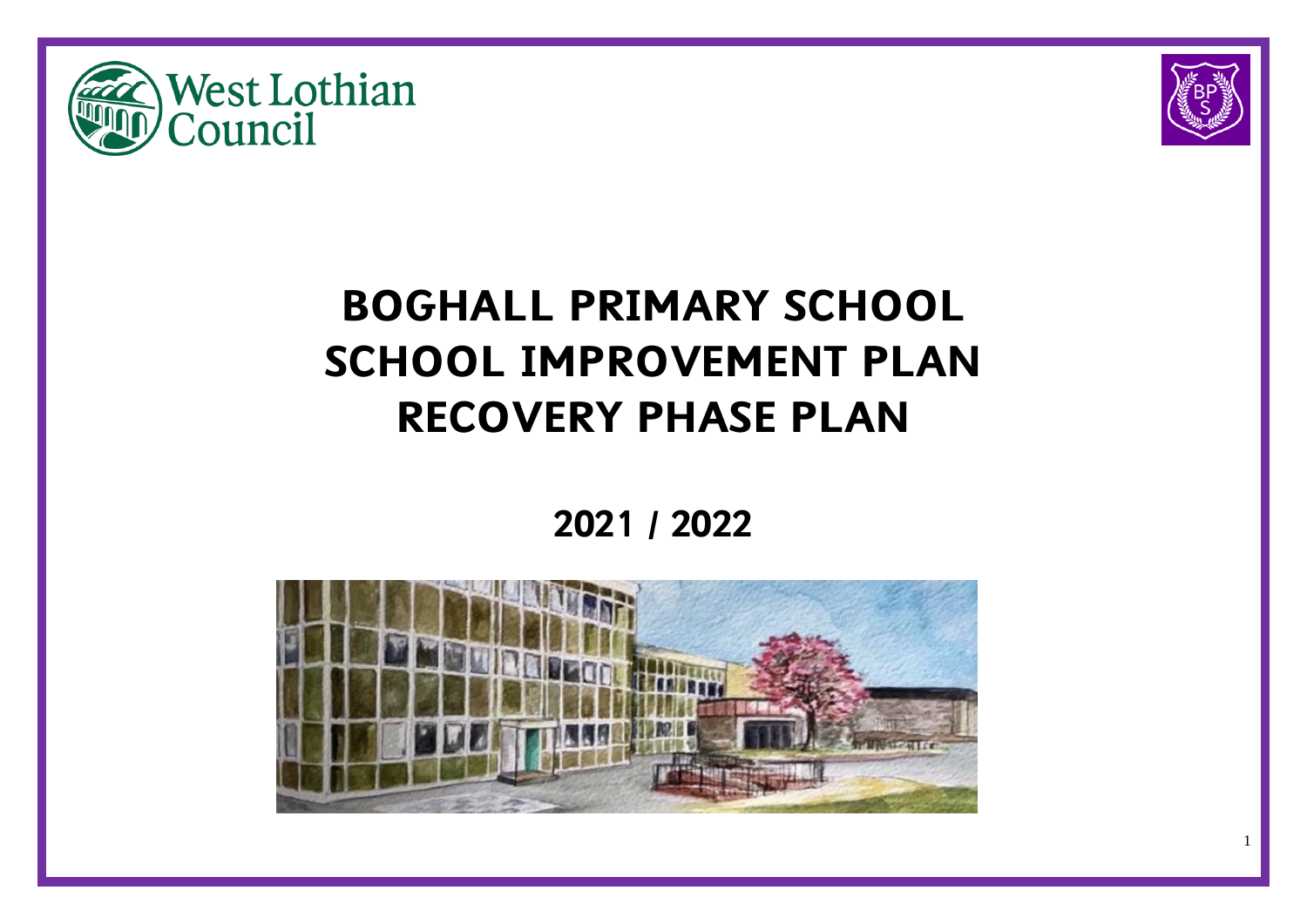# **Factors Influencing the Improvement Plan**

# **School Factors**

In reviewing our School Improvement Plan 2020/21 the following priorities have been identified for 2021/22:

| National Priority: Improvement in children and young people's health and wellbeing                                                                                                                                                                         |           |                 |  |
|------------------------------------------------------------------------------------------------------------------------------------------------------------------------------------------------------------------------------------------------------------|-----------|-----------------|--|
|                                                                                                                                                                                                                                                            | Universal | <b>Targeted</b> |  |
| Launch and implement revised Vision, Values and Aims, following review over session 2020/21.                                                                                                                                                               |           |                 |  |
| Implement updated Positive Relationships Framework throughout the school. To re-establish shared standards, expectation and                                                                                                                                |           |                 |  |
| consistent approach to supporting and managing relationships across the school.                                                                                                                                                                            |           |                 |  |
| How nurturing is our school? whole school development, to fully embed the nurturing principles across the whole school and to further                                                                                                                      | $\sqrt{}$ |                 |  |
| enhance approaches to supporting positive relationships and good health and wellbeing.                                                                                                                                                                     |           |                 |  |
| National Priority: Improvement in attainment, particularly in literacy and numeracy                                                                                                                                                                        |           |                 |  |
|                                                                                                                                                                                                                                                            | Universal | Targeted        |  |
| Review and update Literacy Curriculum Framework. To focus on the full implementation of the WL Curriculum Pathways and                                                                                                                                     |           |                 |  |
| specifically improve learning and teaching approaches within writing.                                                                                                                                                                                      |           |                 |  |
| Review and update Numeracy Curriculum Framework. To focus on the full implementation of the WL Curriculum Pathways and                                                                                                                                     |           |                 |  |
| support moderation of learning and teaching in Numeracy and Mathematics.                                                                                                                                                                                   |           |                 |  |
| Fully implement use of Sumdog within Literacy and Numeracy, to further develop proficiency in spelling and mental agility within                                                                                                                           | $\sqrt{}$ |                 |  |
| number and number processes.                                                                                                                                                                                                                               |           |                 |  |
| National Priority: Closing the attainment gap between the most and least disadvantaged children                                                                                                                                                            |           |                 |  |
|                                                                                                                                                                                                                                                            | Universal | Targeted        |  |
| Implement early intervention phonological awareness programme for P1, for targeted children and families. To support in closing the<br>vocabulary gap, improve children's self-regulation and support parents/carers in supporting their child's learning. |           |                 |  |
| Develop intensive support programme in Numeracy for P6-7, for identified children not on track to achieve Second Level in Numeracy,                                                                                                                        |           |                 |  |
| through use of Maths Recovery Programme. To support children develop positive mindset in Numeracy and Mathematics, support                                                                                                                                 |           |                 |  |
| parents/carers in supporting their child's learning and support teachers in planning for differentiation.                                                                                                                                                  |           |                 |  |
| National Priority: Improvement in employability skills and sustained positive school leaver destinations for all young people.                                                                                                                             |           |                 |  |
|                                                                                                                                                                                                                                                            | Universal | <b>Targeted</b> |  |
| Implement updated Learning and Teaching Framework with focus on skills for learning, life and work and profiling children's Learning                                                                                                                       |           |                 |  |
| Journey and Successes and Achievements throughout the session.                                                                                                                                                                                             |           |                 |  |
| Fully implement Outdoor Learning Framework throughout the school to enhance the application of skills and knowledge within a new                                                                                                                           | $\sqrt{}$ |                 |  |
| and different context.                                                                                                                                                                                                                                     |           |                 |  |
| Implement programme of moderation of learning and teaching of STEM subjects using STEM Curriculum Framework to support and                                                                                                                                 |           |                 |  |
| further develop teacher confidence in delivering discrete and interdisciplinary learning.                                                                                                                                                                  |           |                 |  |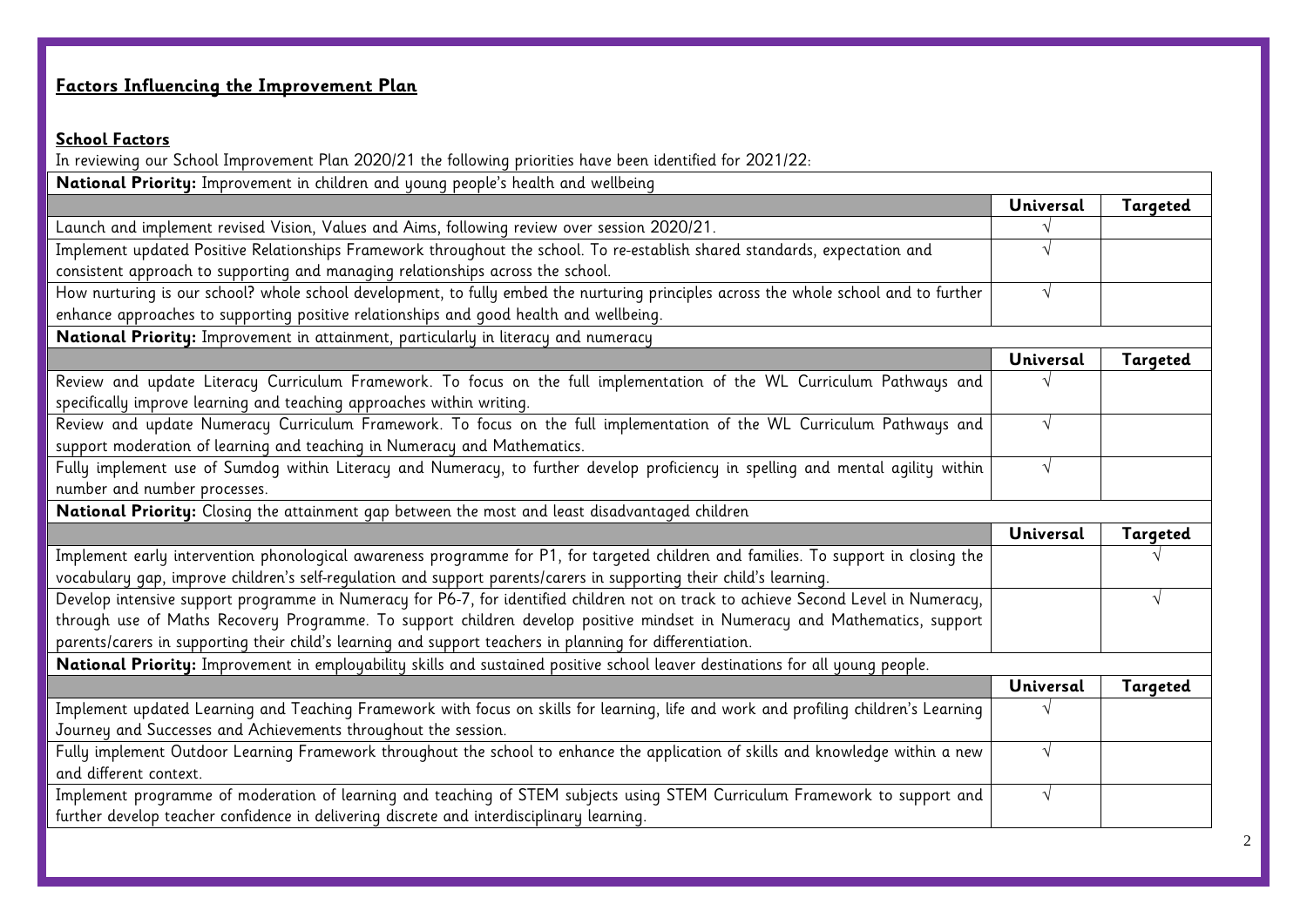| Review and update Digital Schools Policy to support the development of digital learning across the curriculum and enhance the<br>$\sqrt{ }$                                               |
|-------------------------------------------------------------------------------------------------------------------------------------------------------------------------------------------|
| learning experiences of children and further application of skills through the use of digital media.                                                                                      |
|                                                                                                                                                                                           |
| Through our quality assurance and self-evaluation processes the following priorities have been identified for 2021/22:                                                                    |
| $QI$ 1.1:                                                                                                                                                                                 |
| Embed use of updated GTCS standards in all aspects of our work.<br>$\bullet$                                                                                                              |
| Further engage parents/carers in school improvement priorities and self-evaluation activities.<br>$\bullet$                                                                               |
| Better involve partners in self-evaluation and school improvement planning.<br>٠                                                                                                          |
| Implement pupil profiling throughout the school.<br>$\bullet$                                                                                                                             |
| Re-establish cluster moderation.                                                                                                                                                          |
|                                                                                                                                                                                           |
| QI 2.3:                                                                                                                                                                                   |
| Re-establish whole school moderation sessions.<br>$\bullet$                                                                                                                               |
| Re-establish full Quality Assurance Calendar.<br>$\bullet$                                                                                                                                |
|                                                                                                                                                                                           |
| QI: 2.5                                                                                                                                                                                   |
| Develop clear rationale with universal and targeted family learning programme to ensure all stakeholders are sure of what meaningful engagement with families<br>$\bullet$<br>looks like. |
| Develop and improve measures of how we can we demonstrate that families are feeling included and that they are participating, achieving and progressing.<br>$\bullet$                     |
| Improve monitoring of participation.<br>$\bullet$                                                                                                                                         |
|                                                                                                                                                                                           |
| QI 3.2 - Equity Priorities                                                                                                                                                                |
| Further develop individual profiling to better meet the needs of most disadvantaged children.<br>$\bullet$                                                                                |
|                                                                                                                                                                                           |
| <b>Bathgate Cluster Improvement Priorities</b>                                                                                                                                            |
|                                                                                                                                                                                           |
| Moderation of numeracy and mathematics<br>$\bullet$                                                                                                                                       |
| Targeted approaches for numeracy and mathematics<br>$\bullet$                                                                                                                             |
| Professional reading group                                                                                                                                                                |
|                                                                                                                                                                                           |
|                                                                                                                                                                                           |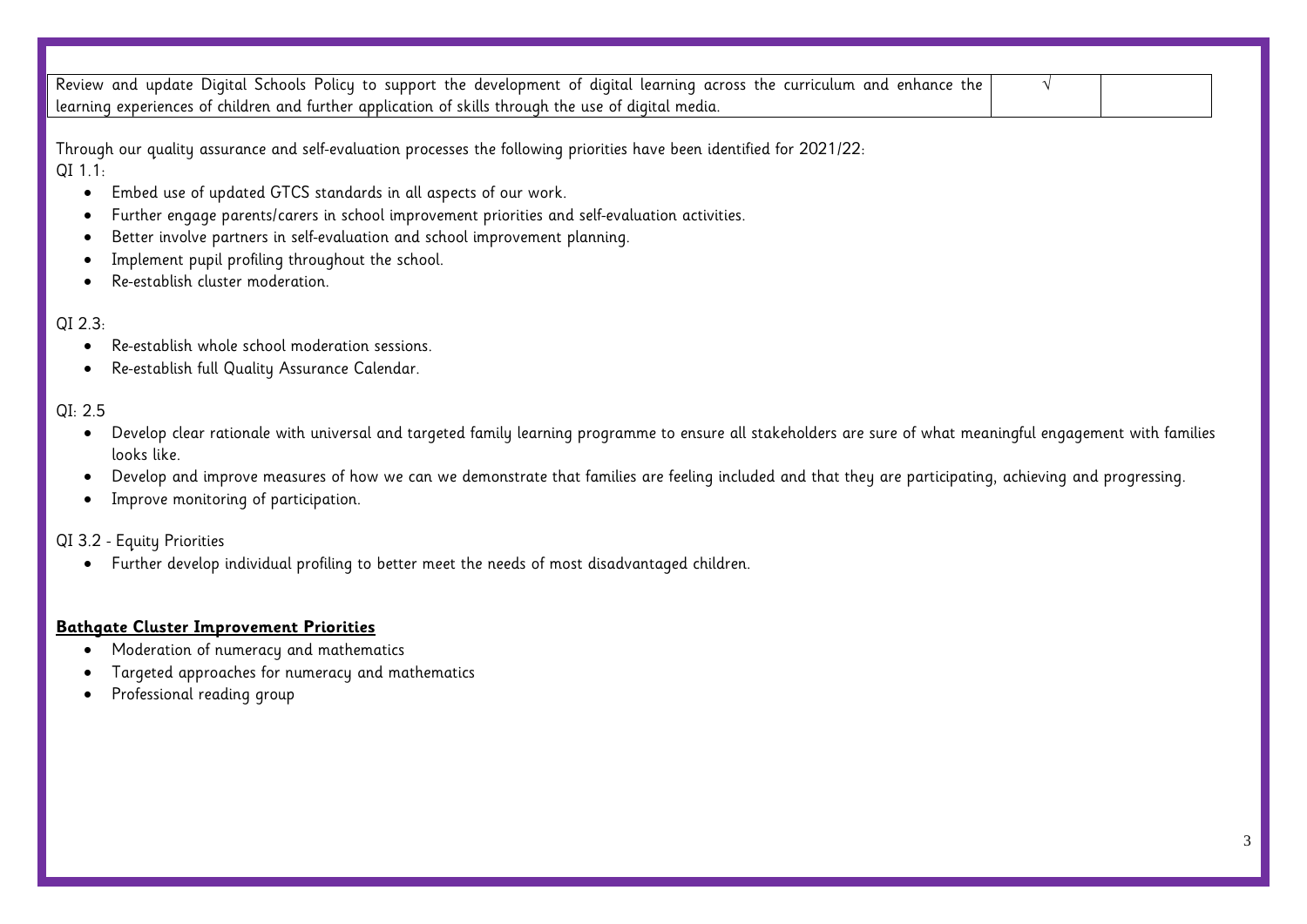# **Local Authority Factors**

Moving Forward in Your Learning Guidance –Learning, Teaching and Assessment; Wellbeing and Inclusion; Agile Learning Literacy and Numeracy West Lothian Priorities Raising attainment, including closing the gap [\(West Lothian Raising Attainment Strategy\)](https://www.westlothian.gov.uk/media/29938/Raising-Attainment-Strategy-201819-to-202223/pdf/Raising_Attainment_Strategy.pdf) *Transforming Your Council* [Corporate Plan](https://www.westlothian.gov.uk/media/19488/Corporate-Plan-2018-2023/pdf/Corporate_Plan_2018_to_2023.pdf) Children's Services Plan 2020-2023 Education Services Management Plan West Lothian Parental Involvement and Engagement Framework

# **National Factors**

Coronavirus (COVID-19): Guidance on reducing the risks from COVID-19 in schools Equity Audit Moderation Cucle and Assessment National Improvement Framework / Scottish Attainment Challenge / National Improvement Hub / Raising Attainment for All Pupil Equity Funding How Good is Our School? 4<sup>th</sup> Edition and How Good is Our Early Learning and Childcare? Getting it Right for Every child (GIRFEC) Curriculum for Excellence Refresh Developing Scotland's Young Workforce GTCS professional standards and professional update 2021 **Current** 

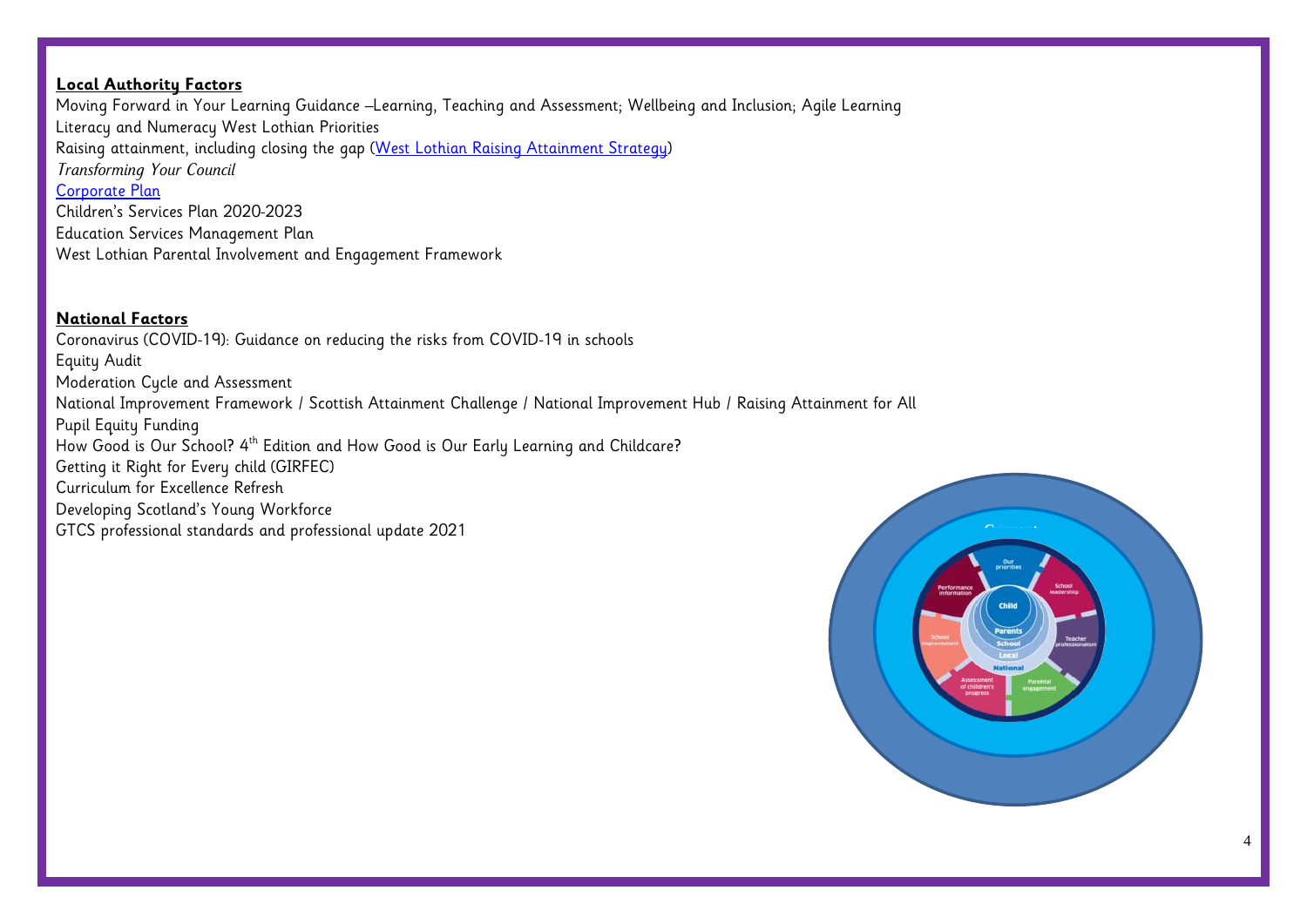#### **Our vision is** to dream, believe and achieve!

We are committed to being a learning community renowned for the respect we show each other, in all that we do and in an environment where everyone is welcome, valued and supported. We strive to ensure a calm, positive and safe environment based on good behaviour, self-discipline and respect for others. Our learning and teaching will be of the highest quality and fun for all pupils, providing challenge and enjoyment and developing confidence to realise their full potential.

We seek excellence in developing happy, independent, kind individuals with a positive attitude in a nurturing and engaging environment in partnership with parents/carers and the local community.

Our nursery moto is 'Hand in hand, together we can'. Through the work we do in our nursery we are committed to providing playful, challenging activities that have purpose and develop our children's of abilities and encourage each child to play in a safe, confident way whilst exploring risk taking. We endeavour to support all children in their learning according to prior learning and continue to monitor progress throughout the early years

We will actively encourage the motivation and resilience needed for lifelong learning into the world of work.

**Our core values include:** Trust Respect Nurture Ambition Inclusion

#### **We aim to:**

- Have trusting relationships that value each other's rights and allows our children to become responsible citizens now and in the future.
- Develop children's positive mindset to challenge themselves, show endeavour and celebrate the achievements and attainment of all and develop them as confident individuals.
- Develop our curriculum to ensure children's creativity and ambition enables them to develop the critical skills and positive attitudes to become successful learners.
- Work in partnership with parents/cares and other establishments and partners who support the work we do and provide opportunities for our children to gain wider experience, successes and achievement and effectively contribute to their community.

**We are proud to be part of the Boghall Primary and Nursery Community.**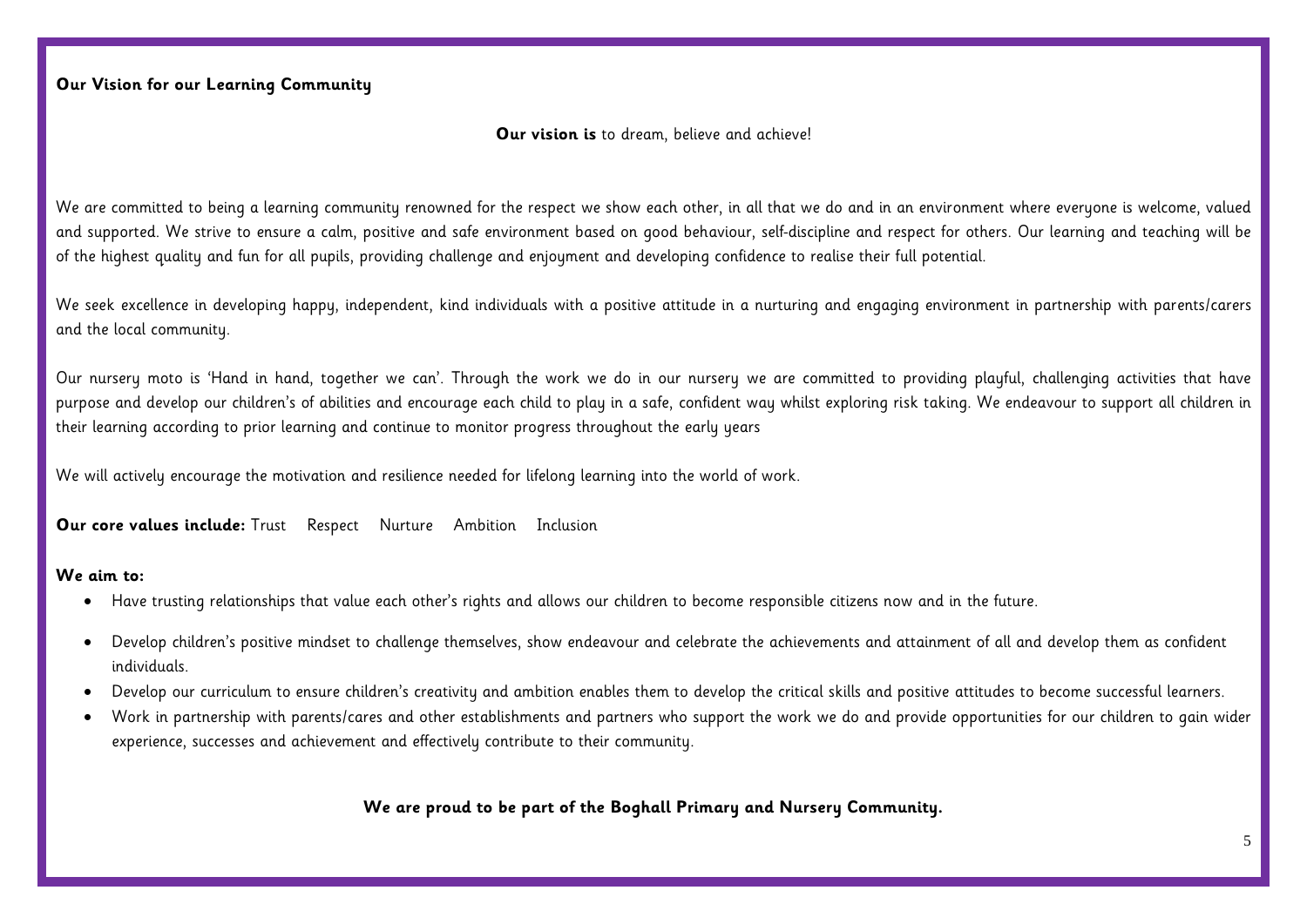# *Refreshed Curriculum Rationale under development*

All schools should consistently revisit the curriculum rationale that takes account of the most recent national and local quidance. Refreshed curriculum rationales should reflect the local authority commitment to Agile Learning approaches prioritising authentic fulfilment of the four capacities and contexts for learning, within the Refreshed Narrative. See link below to the 'Resources to support the refreshed CfE Narrative'. [https://education.gov.scot/improvement/learning-resources/resources-to-support-the](https://education.gov.scot/improvement/learning-resources/resources-to-support-the-refreshed-curriculum-for-excellence-narrative/)[refreshed-curriculum-for-excellence-narrative/](https://education.gov.scot/improvement/learning-resources/resources-to-support-the-refreshed-curriculum-for-excellence-narrative/)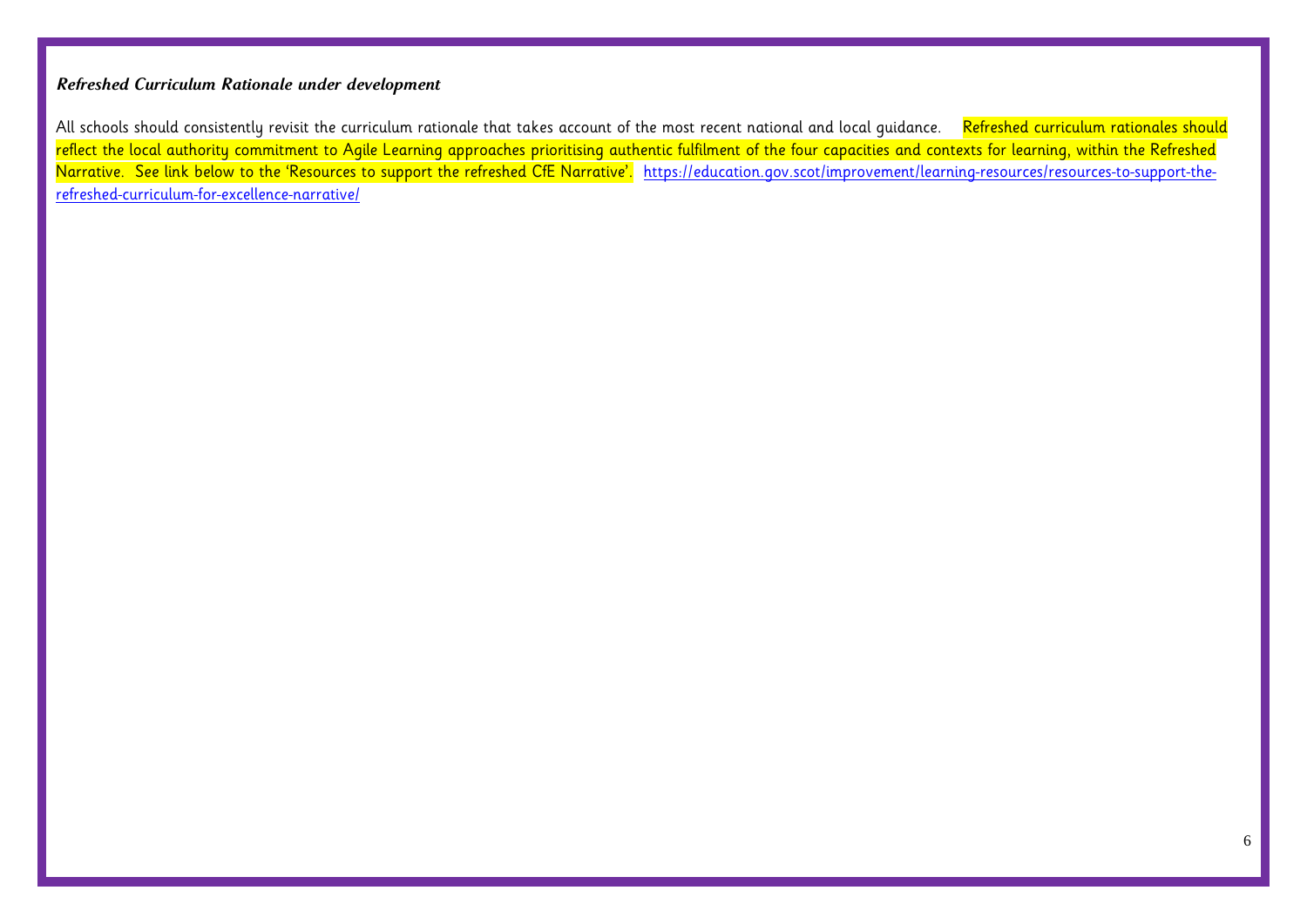## **Contextual Data Analysis and Rationale for 2021/22 School Improvement Plan**

### **Background**

During the period of remote learning the majority to most of our learners across the school engaged well. Across the school most learners can talk confidently about the talking and listening and reading skills they use in their learning. The P5-P7 pupil ethos survey result showed learners felt positive in their response to all of the questions and across the school most children were reporting positive health and wellbeing scores using the wellbeing indicators in September 2020 and almost all of the children across the school reported positive health and wellbeing scores in June 2021.

Our improvement priorities are based on the national priorities in the National Improvement Framework (NIF), the progress we have made with priorities in Session 2020/21 and what the impact has been and our self-evaluation. We have also evaluated our overall provision using quality indicators (QIs) in How Good is our School?4 (HGIOS?4) with a more in depth look at 1.1 Self-evaluation for self-improvement and 2.5 Family learning. Our improvement priorities have been identified to reflect our school's recovery improvement plan, which will respond the national and local advice on the reopening of schools and West Lothian's commitment to improving the Agile Learning culture across our school.

## **Analysis of data**

Across school the majority to most of our children are on track in their learning:

- In P1 most learners have achieved expected levels in literacy and numeracy.
- In P2 the majority of children are on track in their learning in literacy and most are on track in numeracy.
- In P3 most children are on tracking in their learning in literacy and numeracy.
- In P4 the majority of learners have achieved the expected levels literacy and most in numeracy.
- In P5 the majority of children are on tracking in their learning in literacy and most in their numeracy.
- In P6 most children are on track in their learning in literacy and almost all are on track in their numeracy.
- In P7 almost all learners have achieved expected levels in literacy and numeracy.

Analysis of our early years tracker demonstrates the following priorities for children moving into P1 in August 2021:

- Health and wellbeing perseverance.
- Literacy rhyming, syllables, oral grammar, sequencing and storyline.
- Numeracy subitising, patterns and 2D and 3D shapes.

Our attainment gaps consist of two main factors; deprivation and children's additional support needs. There does also appear to be gender gaps in attainment at a few stages throughout the school however further analysis of the individual leaners' highlights that deprivation and/or additional support needs is the stronger factor in relation to identified gaps. Our targeted interventions continue to demonstrate added value for almost all children who are engaged in these interventions however through the recovery phase and in line with releasing COVID-19 restrictions we want to ensure our family learning aspect of our targeted interventions are fully embedded to maximise the impact of the programmes we have in place.

We would also like to ensure that we have fully developed our profiling of groups and individuals to allow us to review our targeted interventions to identify any further gaps and intervention to better meet the needs of groups and individuals.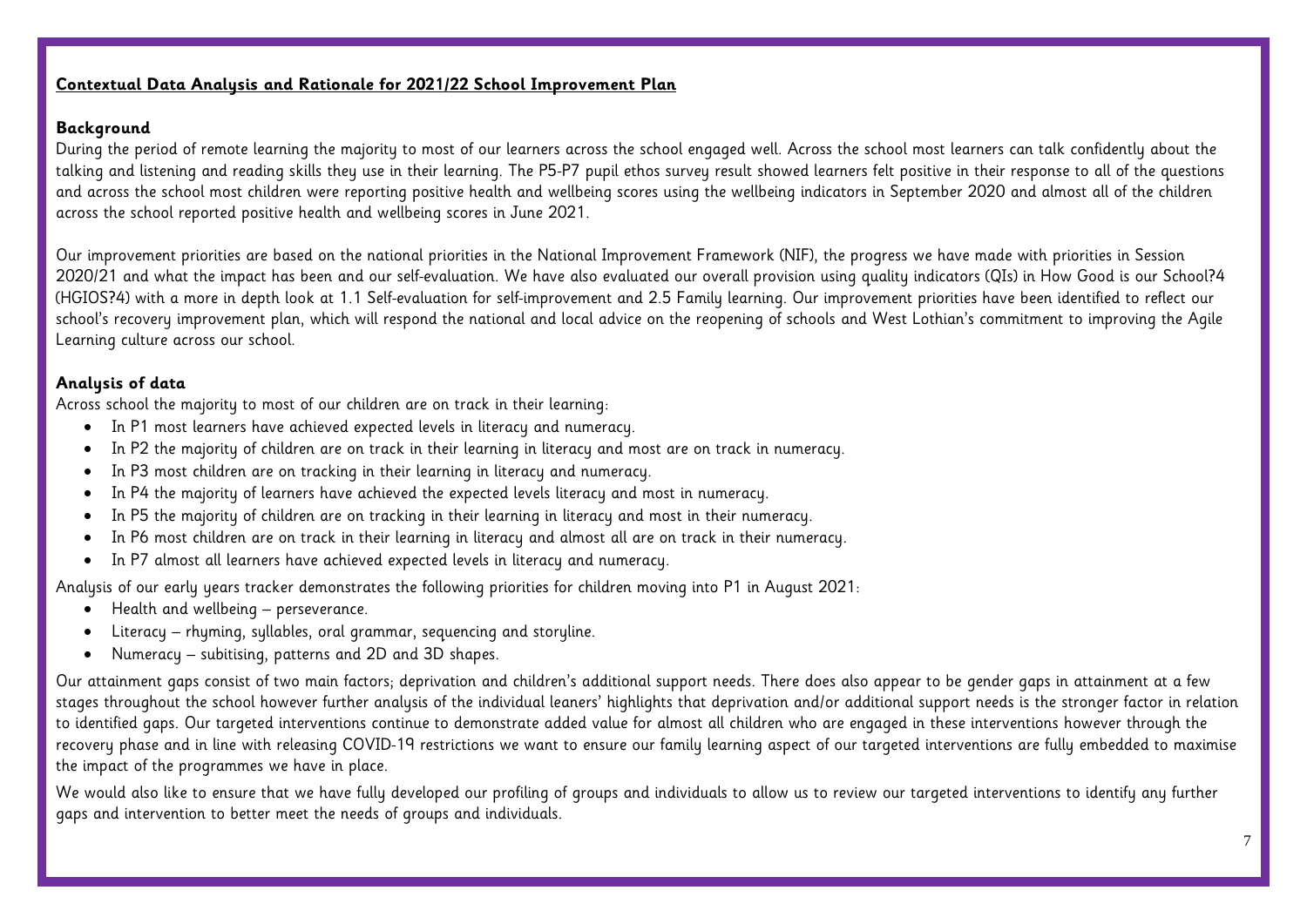| Boghall Primary School - School Improvement Planning (Recovery Phase) for Ensuring Excellence and Equity                                                                                                                                        |                                                                                                                                                                                                                                                                                                                                                                                                      |           |                                                                                                                                                                                                                                                                                                                                                                                                                    |  |
|-------------------------------------------------------------------------------------------------------------------------------------------------------------------------------------------------------------------------------------------------|------------------------------------------------------------------------------------------------------------------------------------------------------------------------------------------------------------------------------------------------------------------------------------------------------------------------------------------------------------------------------------------------------|-----------|--------------------------------------------------------------------------------------------------------------------------------------------------------------------------------------------------------------------------------------------------------------------------------------------------------------------------------------------------------------------------------------------------------------------|--|
| <b>School priorities</b>                                                                                                                                                                                                                        | Proposed actions to ensure recovery                                                                                                                                                                                                                                                                                                                                                                  | Timescale | <b>Measures of Success</b>                                                                                                                                                                                                                                                                                                                                                                                         |  |
| Improvement in all children and young people's wellbeing:                                                                                                                                                                                       |                                                                                                                                                                                                                                                                                                                                                                                                      |           |                                                                                                                                                                                                                                                                                                                                                                                                                    |  |
| Implement revised Vision, Values and<br>Aims, following review over session<br>2020/21.                                                                                                                                                         | <b>ACTIONS:</b><br>Whole school development session to explore ideas<br>$\bullet$<br>to bring vision, values and aims to life.<br>Update and revision school displays and<br>$\bullet$<br>documentation with revised vision, values and<br>aims.<br>Embed us of vision, values and aims in everyday<br>use through class interactive teaching wall.                                                  | Oct 2021  | <b>Measures:</b><br>Staff confidence in using vision,<br>values and aims as part learning<br>conversations. (Survey)<br>Learning conversations - pupil<br>confidence in talking about vision,<br>values and aims and what they<br>mean to them. (Learning<br>conversation)<br>Parent/carer knowledge and<br>understanding of how the vision,<br>values and aims are being used<br>through daily practice. (Survey) |  |
| Implement and embed the use of updated<br>Positive Relationships Framework<br>throughout the school. To re-establish<br>shared standards, expectation and<br>consistent approach to supporting and<br>managing relationships across the school. | <b>ACTIONS:</b><br>Establish annual class set-up calendar to embed use<br>of the framework<br>Establish and embed the use of house groups<br>$\bullet$<br>throughout the school.<br>Staff development session on restorative<br>approaches and development of staff scripts.<br>Staff development session on Zones of requlation<br>and The Incredible 5 Point Scale to support self-<br>regulation. | Feb 2022  | <b>Measures:</b><br>Staff and pupil confidence in using<br>interactive learning and teaching<br>wall. (Learning walks and<br>Learning conversations)<br>Improved wellbeing of children.<br>(Wellbeing indicator tracking)<br>Improved self-requlation of groups<br>and individuals. (Reflection Time<br>monitoring and IEP targets)                                                                                |  |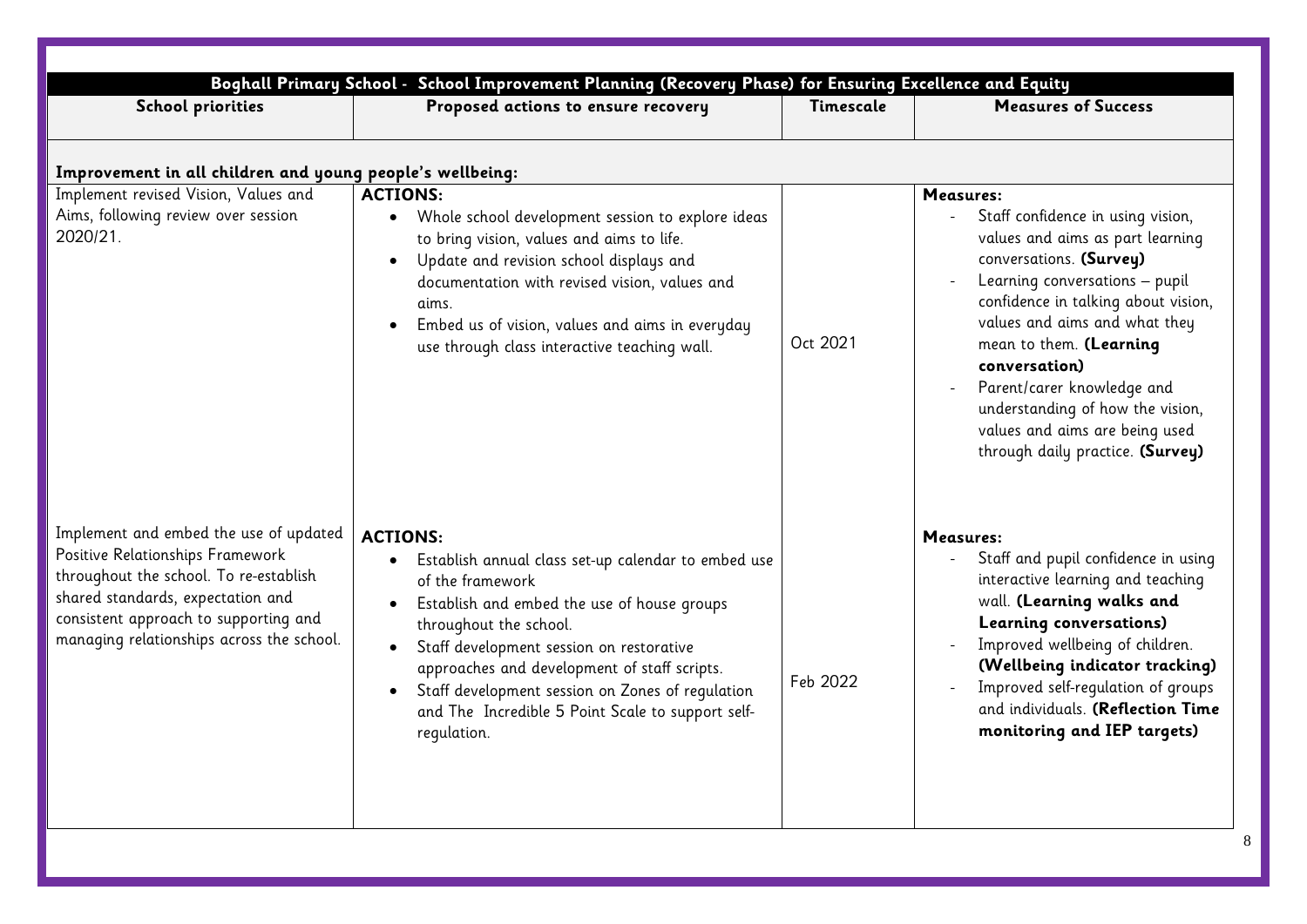| Embed whole school nurturing approach,<br>to fully embed the nurturing principles<br>across the whole school and to further<br>enhance approaches to supporting<br>positive relationships and good health<br>and wellbeing. | <b>ACTIONS:</b><br>Whole-school self-evaluation using How Nurturing<br>is Our School?<br>Staff development session on Nurture Principles<br>and attachment.<br>Further development of nurture principle - knowing<br>and understanding me developmentally through<br>staff develop in relation to additional support needs<br>e.g. EAL, Dyslexia, ASD, ADHD and Dyspraxia.                                     | March 2022 | Measures:<br>Staff and pupil view on How<br>nurturing is our school? (Survey<br>and Learning Conversations)<br>Staff confidence in supporting<br>children with additional support<br>needs. (Survey)                     |
|-----------------------------------------------------------------------------------------------------------------------------------------------------------------------------------------------------------------------------|----------------------------------------------------------------------------------------------------------------------------------------------------------------------------------------------------------------------------------------------------------------------------------------------------------------------------------------------------------------------------------------------------------------|------------|--------------------------------------------------------------------------------------------------------------------------------------------------------------------------------------------------------------------------|
| Raising attainment for all, particularly in literacy and numeracy:                                                                                                                                                          |                                                                                                                                                                                                                                                                                                                                                                                                                |            |                                                                                                                                                                                                                          |
| Review and update Literacy Curriculum<br>Framework. To focus on the full<br>implementation of the WL Curriculum<br>Pathways and specifically improve<br>learning and teaching approaches within<br>writing.                 | <b>ACTIONS:</b><br>Analyse SNSA data for last 3 sessions.<br>Review and audit literacy curriculum offering early<br>to second level.<br>Update and revise school pathways and curriculum<br>$\bullet$<br>materials.<br>Staff moderation of listening and talking and<br>$\bullet$<br>writing.<br>Revise and update literacy curriculum rationale and<br>framework.                                             | May 2022   | Measures:<br>Progress of children in relation to<br>$\mathbb{L}$<br>talking and listening, reading and<br>writing. (Pupil Trackers,<br><b>Professional Dialogue Logs</b><br>and monitoring of learning<br>and teaching). |
| Review and update Numeracy Curriculum<br>Framework. To focus on the full<br>implementation of the WL Curriculum<br>Pathways and support moderation of<br>learning and teaching in Numeracy and<br>Mathematics.              | <b>ACTIONS:</b><br>Analyse SNSA data for last 3 sessions.<br>Review and audit numeracy and mathematics<br>curriculum offering early to second level.<br>Update and revise school pathways and curriculum<br>$\bullet$<br>materials.<br>Staff moderation of identified areas from SNSA for<br>development within numeracy and mathematics.<br>Revise and update numeracy curriculum rationale<br>and framework. | May 2022   | Measures:<br>Progress of children in numeracy<br>and mathematics. (Pupil<br>Trackers, Professional<br>Dialogue Logs and monitoring<br>of learning and teaching).                                                         |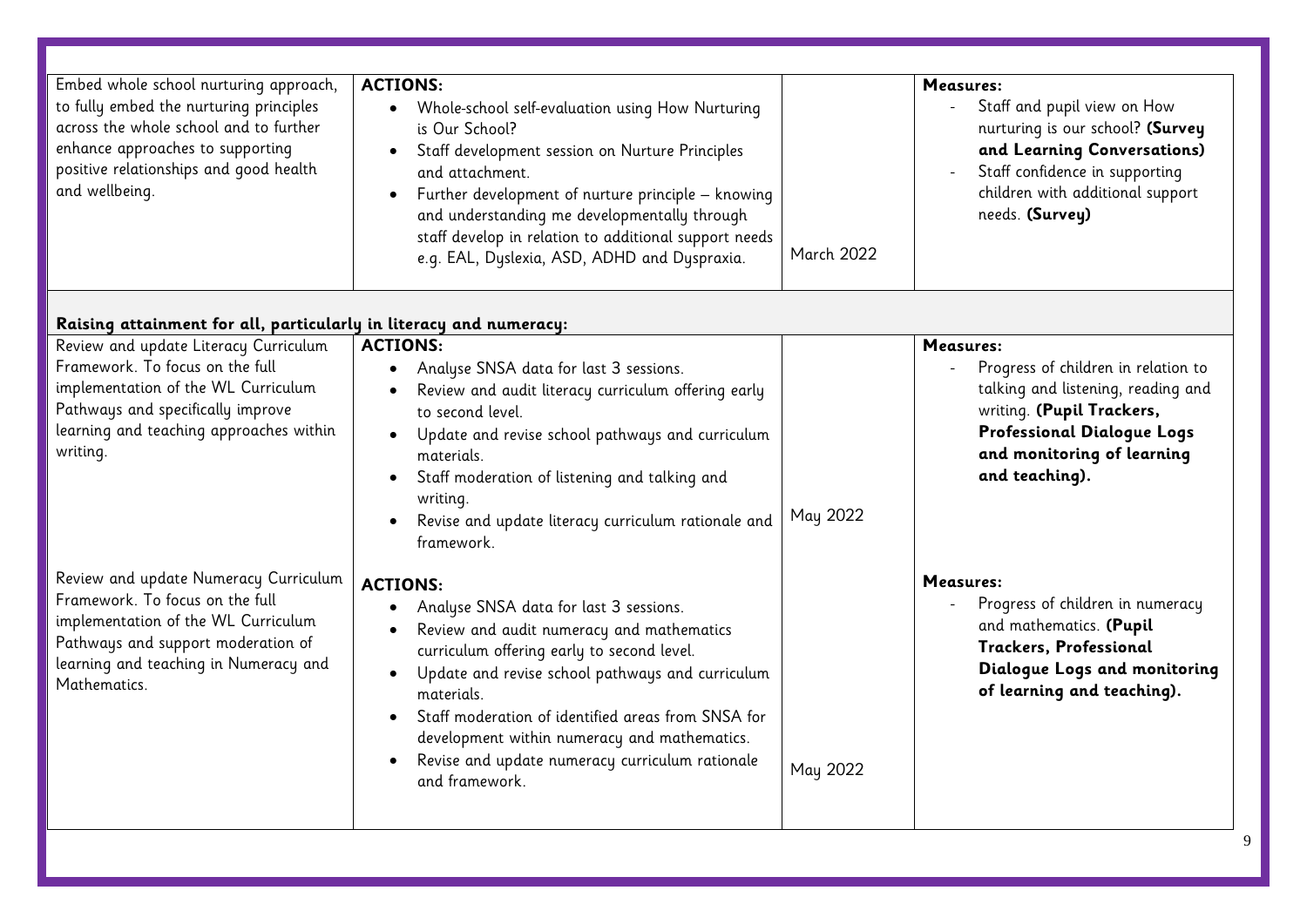| Fully implement the use of Sumdog<br>within Literacy and Numeracy, to further<br>develop proficiency in spelling and mental<br>agility within number and number<br>processes.                                                                                                                                                                           | <b>ACTIONS:</b><br>Complete pupil diagnostic.<br>Embed use of sumdog into daily practice.<br>Track and monitor ongoing progress.<br>Complete pupil diagnostic.                                                                                                    | Sept 2021-June<br>2022 | Measures:<br>Pupil confidence in mental agility<br>and spelling proficiency. (Sumdog<br>diagnostic and Single Word<br><b>Spelling Test)</b>                                                                                      |
|---------------------------------------------------------------------------------------------------------------------------------------------------------------------------------------------------------------------------------------------------------------------------------------------------------------------------------------------------------|-------------------------------------------------------------------------------------------------------------------------------------------------------------------------------------------------------------------------------------------------------------------|------------------------|----------------------------------------------------------------------------------------------------------------------------------------------------------------------------------------------------------------------------------|
|                                                                                                                                                                                                                                                                                                                                                         | Closing the attainment gap between the most and least advantaged children:                                                                                                                                                                                        |                        |                                                                                                                                                                                                                                  |
| Implement early intervention<br>phonological awareness programme for<br>P1, for targeted children and families. To<br>support in closing the vocabulary gap,<br>improve children's self-requlation and<br>support parents/carers in supporting their<br>child's learning.                                                                               | <b>ACTIONS:</b><br>Complete POLAAR assessment diagnostic.<br>Implement phonological awareness targeted<br>programme for groups and/or individuals and<br>families.<br>Complete follow-up and/or ongoing POLAAR<br>assessment.                                     | Dec 2021               | Measures:<br>Children's confidence and<br>engagement in literacy. (POLAAR<br>assessment)<br>Parent/carer confidence in<br>supporting their children's learning<br>in literacy. (Survey)                                          |
| Develop intensive support programme in<br>Numeracy for P6-7, for identified children<br>not on track to achieve Second Level in<br>Numeracy. To support children develop<br>positive mindset in Numeracy and<br>Mathematics, support parents/carers in<br>supporting their child's learning and<br>support teachers in planning for<br>differentiation. | <b>ACTIONS:</b><br>Complete Maths Recovery Assessment.<br>Develop and implement programme of teaching<br>and reinforcement.<br>Develop approaches to support family learning<br>using Maths Recovery strategies.<br>Complete Maths Recovery Assessment follow-up. | Aug 2021-June<br>2022  | Measures:<br>Pupil mindset about maths.<br>(Survey)<br>Staff confidence in planning for<br>differentiation in numeracy and<br>mathematics. (Survey)<br>Parent/carer confidence in<br>supporting children with maths.<br>(Survey) |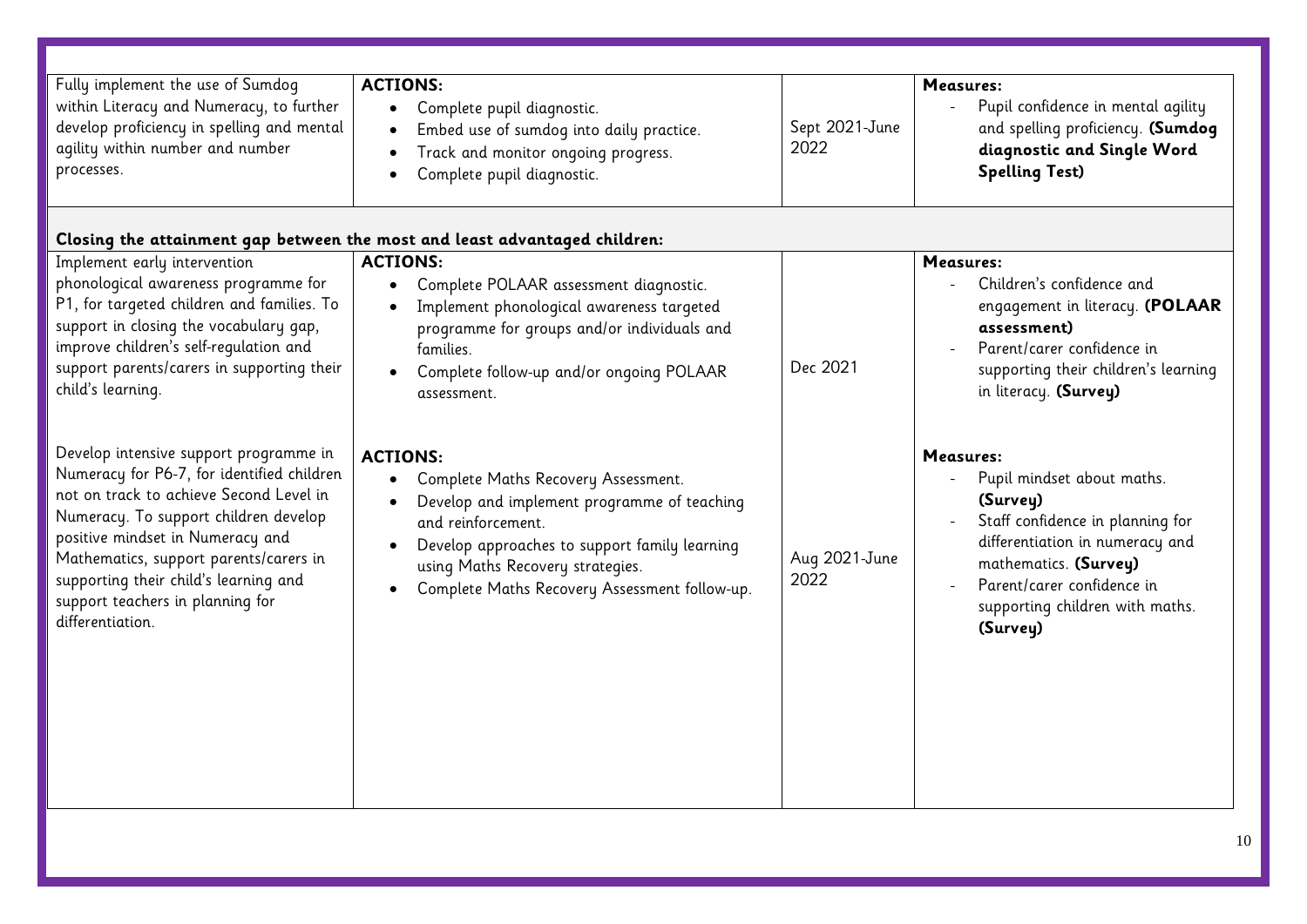| Improvement in employability skills and sustained, positive school leaver destinations for all young people:                                                                                                                                      |                                                                                                                                                                                                                                                              |           |                                                                                                                                                                                                                                     |
|---------------------------------------------------------------------------------------------------------------------------------------------------------------------------------------------------------------------------------------------------|--------------------------------------------------------------------------------------------------------------------------------------------------------------------------------------------------------------------------------------------------------------|-----------|-------------------------------------------------------------------------------------------------------------------------------------------------------------------------------------------------------------------------------------|
| Implement updated Learning and<br>Teaching Framework with focus on skills<br>for learning, life and work and profiling<br>children's Learning Journey and<br>Successes and Achievements throughout<br>the session.                                | <b>ACTIONS:</b><br>Embed use of Learning and Teaching Framework<br>$\bullet$<br>across the school.<br>Staff development session on pupil profiling and<br>use of Seesaw.<br>Moderation of pupil profiling across school.                                     | Nov 2021  | Measures:<br>Pupil confidence in gathering<br>$\overline{\phantom{0}}$<br>evidence of their own learning and<br>talking about their strengths and<br>nest steps in learning. (Learner<br>Conversations)                             |
| Fully implement Outdoor Learning<br>Framework throughout the school to<br>enhance the application of skills and<br>knowledge within a new and different<br>context.                                                                               | <b>ACTIONS:</b><br>• Embed use of Outdoor Learning Framework within<br>teacher's forward planning.                                                                                                                                                           | Aug 2021  | Measures:<br>Evidence of skills development<br>through planned learning and<br>teaching outdoors. (Teacher<br>forward plans and class floor<br>books and Learning Journey<br>displays).                                             |
| Implement programme of moderation of<br>learning and teaching of STEM subjects<br>using STEM Curriculum Framework to<br>support and further develop teacher<br>confidence in delivering discrete and<br>interdisciplinary learning.               | <b>ACTIONS:</b><br>Embed use of STEM Curriculum Framework within<br>$\bullet$<br>teacher's forward planning.<br>Moderation of STEM teaching and teaching.                                                                                                    | Oct 2021  | Measures:<br>Evidence of skills development<br>through planned learning and<br>teaching within STEM subjects.<br>(Teacher forward plans, class<br>floor books and Learning<br>Journey displays and pupil<br>Learner Conversations). |
| Review and update Digital Schools Policy<br>to support the development of digital<br>learning across the curriculum and<br>enhance the learning experiences of<br>children and further application of skills<br>through the use of digital media. | <b>ACTIONS:</b><br>Review and audit use of ICT to enhance learning<br>$\bullet$<br>across the school and curriculum through staff<br>development and planned moderation activities.<br>Review and update technologies curriculum<br>rationale and framework. | June 2022 | Measures:<br>Pupil confidence in using Seesaw<br>and GLOW to enhance learning.<br>(Learning walks, Learner<br><b>Conversations and Pupil</b><br>Profiles).                                                                          |

11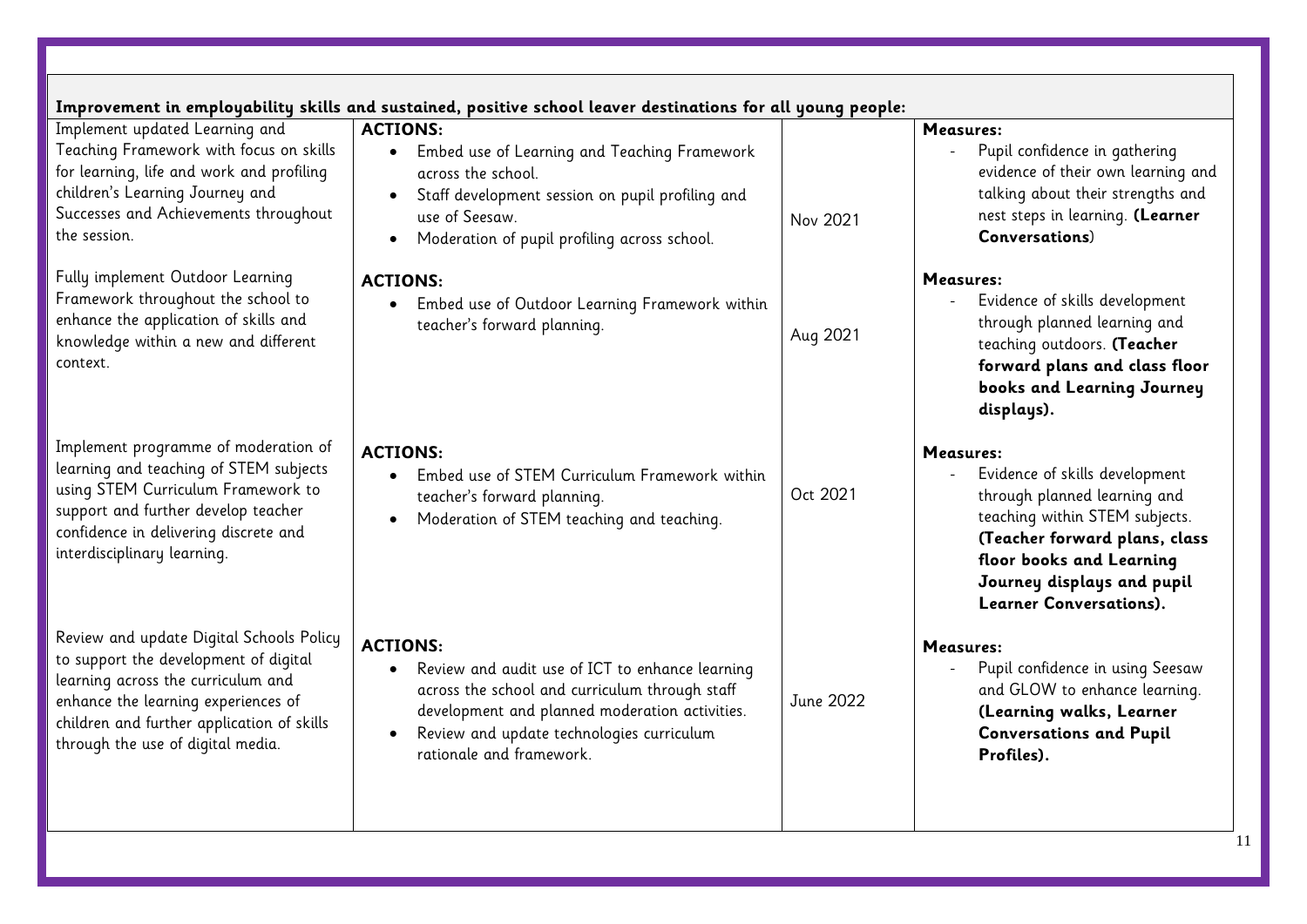| Develop clear rationale with universal                                                                                                      | <b>ACTIONS:</b>                                                                                                                                                                                                                             |          | Measures:                                                                                                                                        |
|---------------------------------------------------------------------------------------------------------------------------------------------|---------------------------------------------------------------------------------------------------------------------------------------------------------------------------------------------------------------------------------------------|----------|--------------------------------------------------------------------------------------------------------------------------------------------------|
| and targeted family learning programme<br>to ensure all stakeholders are sure of<br>what meaningful engagement with<br>families looks like. | Develop calendar of universal family learning<br>opportunities within literacy, numeracy ad health<br>and wellbeing.<br>Develop calendar of targeted family learning<br>opportunities within literacy, numeracy ad health<br>and wellbeing. | Oct 2021 | Parent/carer confidence in<br>supporting their children literacy,<br>numeracy and health and<br>wellbeing. (Survey and<br>participation records) |